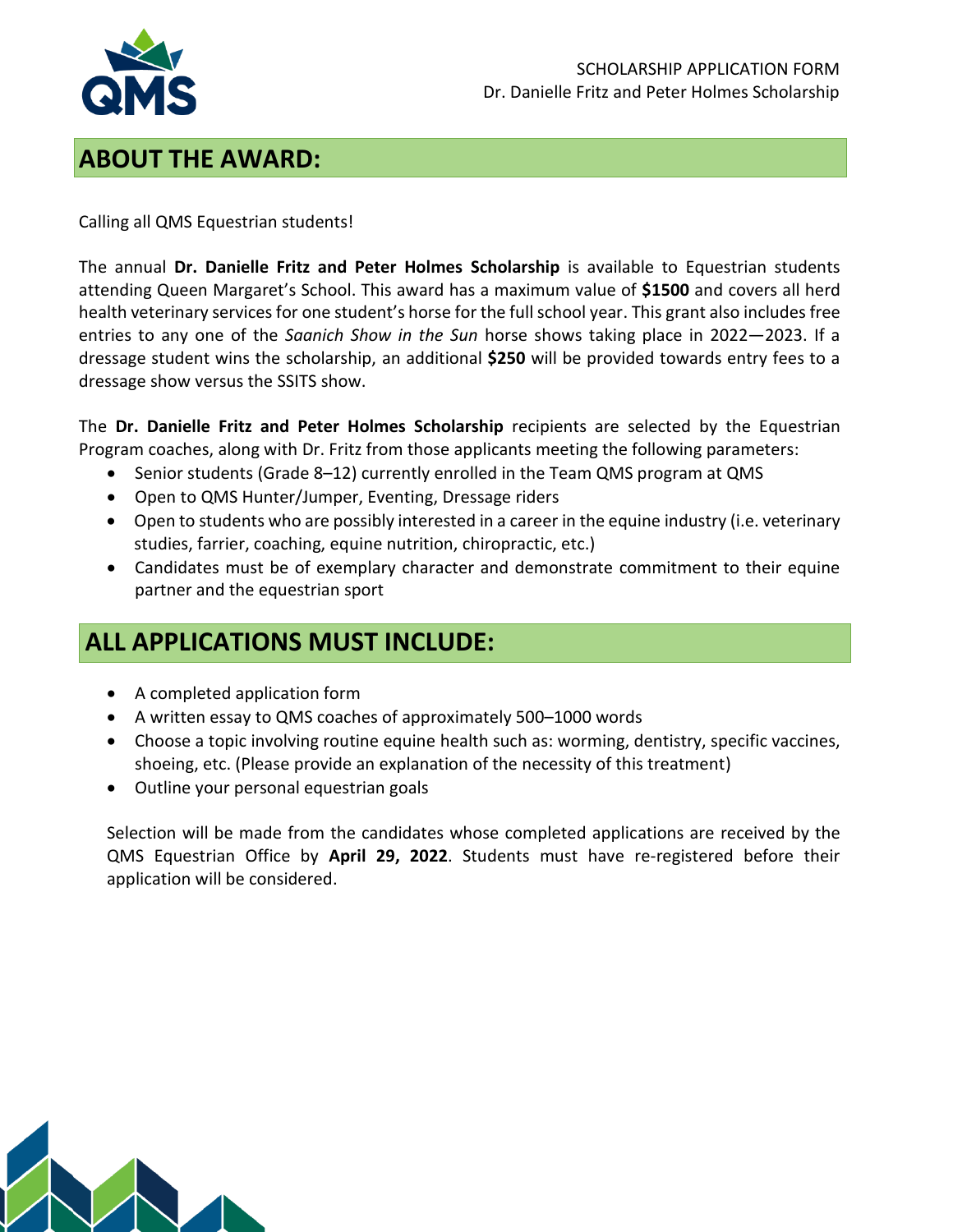

### **APPLICATION FORM:**

| <b>Name of Applicant</b> |               |
|--------------------------|---------------|
| <b>Address</b>           |               |
| Age                      | Date of Birth |

**How long has the candidate been involved with horses and riding? \_\_\_\_\_\_\_\_\_\_\_\_\_\_**

**Resume of previous riding experience**

**What would you like to achieve in the equestrian world? (Be realistic!)**

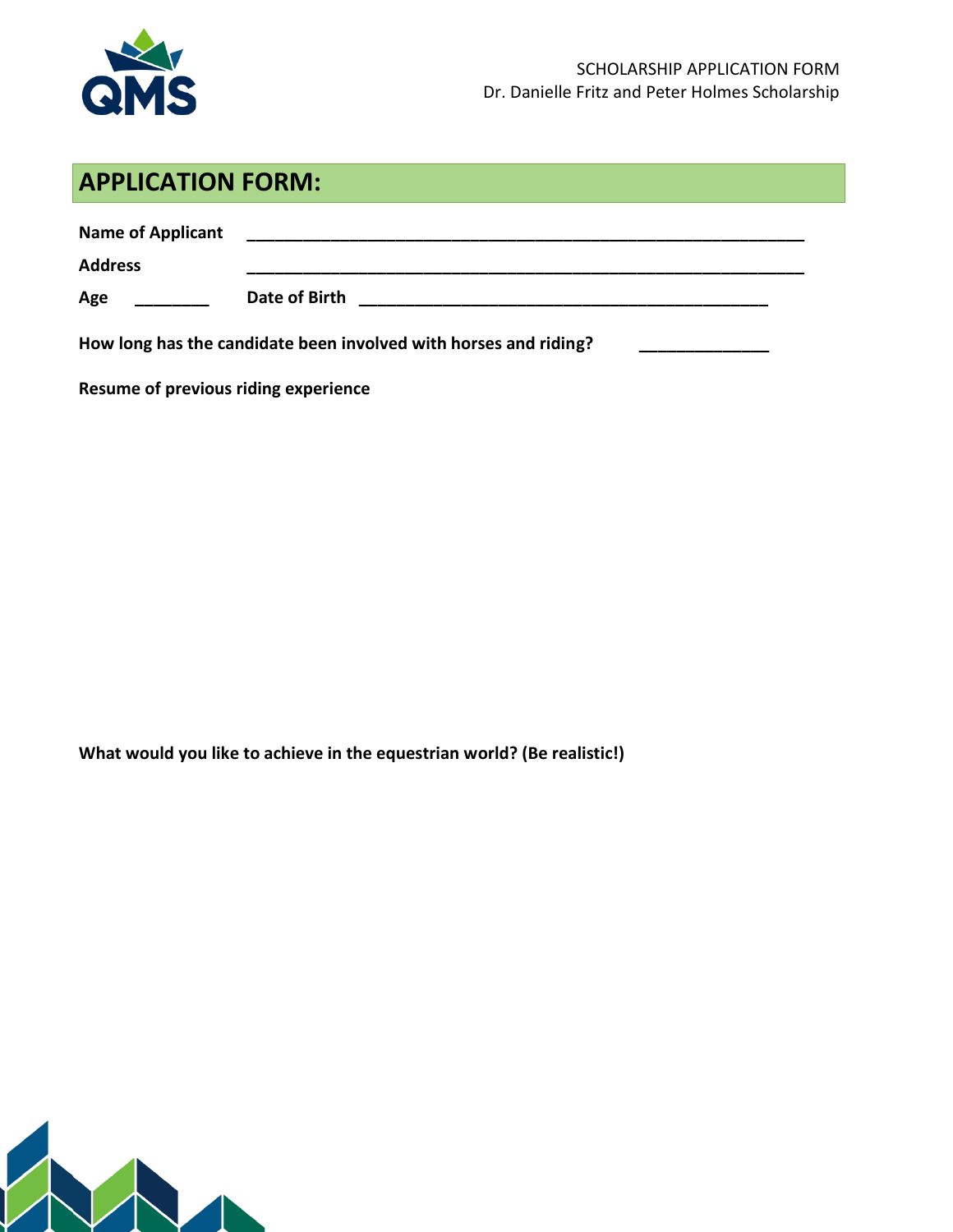

**Please describe any horses that you have owned, or horses that you have rode regularly, and give details of your achievements/experience with these horses**

| Have you participated in the Equestrian Canada Rider Level program?                                                             |
|---------------------------------------------------------------------------------------------------------------------------------|
| If "Yes", what level did you achieve?                                                                                           |
| When did you complete this level?                                                                                               |
| <b>YES</b><br><b>NO</b><br>Have you participated in the Equine Science 10/11 course offered at QMS?                             |
| Have you participated in the Intro to Horse Training or Equine Management courses offered at<br><b>YES</b><br><b>NO</b><br>QMS? |
| Have you participated in the Equine First Aid clinic offered at QMS or another venue? YES<br>  NO                               |